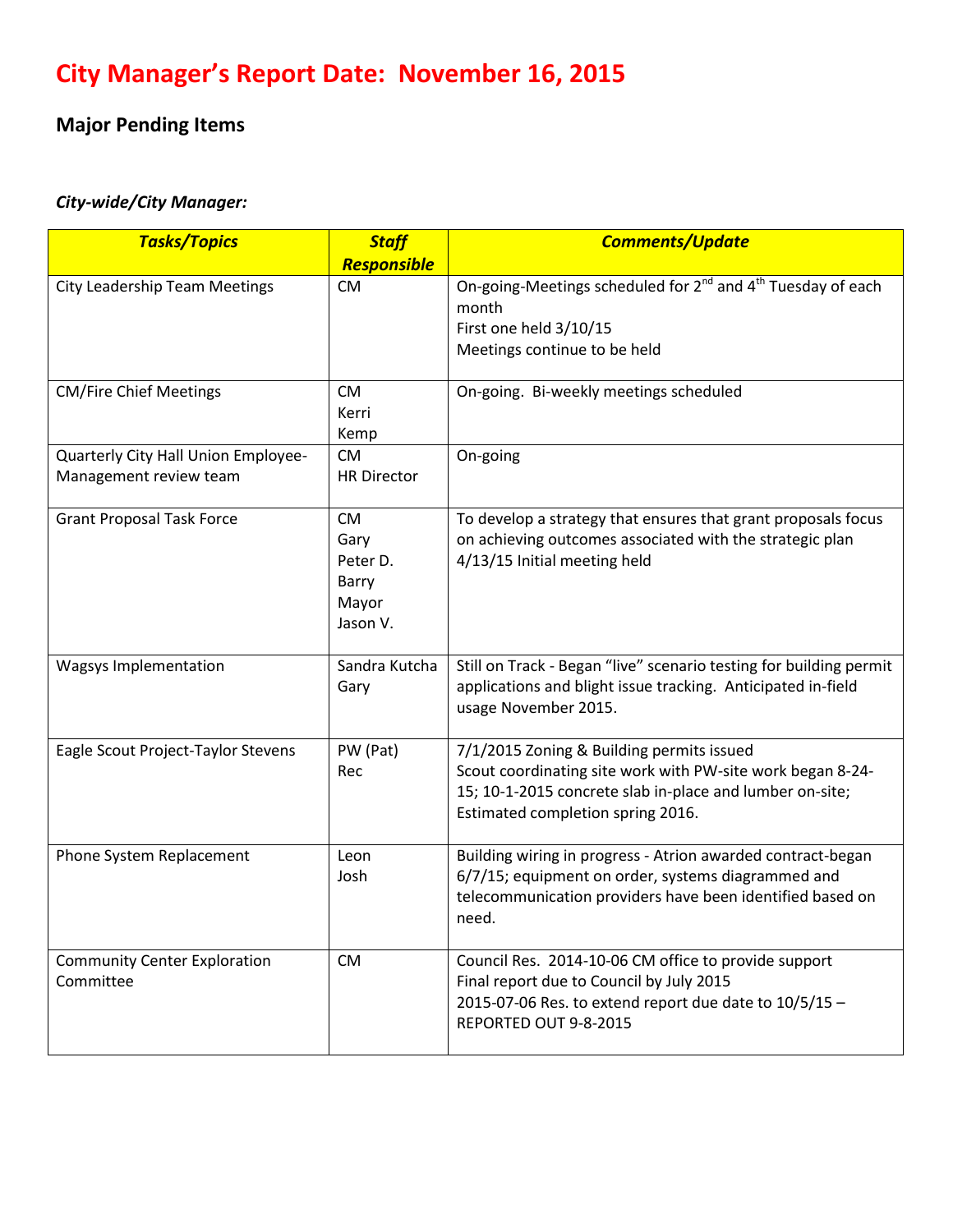## *Completed:*

| <b>Tasks/Topics</b>                                             | <b>Staff Responsible</b>                                       | <b>Comments/Update</b>                                                                                                                                                                   |
|-----------------------------------------------------------------|----------------------------------------------------------------|------------------------------------------------------------------------------------------------------------------------------------------------------------------------------------------|
| Fountain Street Developer<br>Agreement                          | <b>CM</b><br>Committee                                         | 2015-02-17 Res. directs committee to monitor progress and<br>report to Council in August 2015<br>Extension requested to report in September - Reporting to<br>Council 10-5-2015          |
| 105-122 Chestnut Street<br>Developer Agreement                  | <b>CM</b><br>Committee                                         | 2015-03-02 Res auth Committee to oversee and report to<br>Council by first mtg of August 2015<br>Extension requested to report in September - Reporting to<br>Council 10-5-2015          |
| <b>EPA-Shipping St/Chestnut</b><br>St/Ponemah Mills - \$400,000 | Petroleum &<br>hazardous substance<br>assessment               | Debrief held 8/21/15                                                                                                                                                                     |
| <b>Targeted Attention Team</b>                                  | CM, Police, Building,<br>Blight, PW, Fire<br>Marshall<br>Sofee | As of 10-2-2015 16 property owners have been contacted<br>regarding blight concerns, 14 received initial letters of non-<br>compliance, 79% of owners have complied (3 have been cited). |
| Staff safety training planning                                  | <b>Chief Fusaro</b><br>Chief Scandariato<br><b>CM</b>          | 8/13/15 - training conducted<br>Make-up session to be scheduled                                                                                                                          |

#### *Grants:*

| <b>Department/Grant Entity-Purpose-Amount</b>                                         | <b>Tasks/Topics</b>                                                   | <b>Comments/Update</b>                                                                                              |
|---------------------------------------------------------------------------------------|-----------------------------------------------------------------------|---------------------------------------------------------------------------------------------------------------------|
| DSS-Senior Center - \$690,000<br>Project Manager - Patrick McLaughlin                 | Renovations -<br>roofing, HVAC,<br>flooring, painting,<br>parking lot | 9/2014 - awarded. Project is 75%<br>complete - roof completed with<br>parking/paving est. Spring 2016<br>completion |
| DECD-Uncas Leap - \$270,000<br>Project Manager - Jeanne Kurasz                        | Environmental<br>assessment &<br>testing                              | Engineering contract issued                                                                                         |
| DECD-Shipping St/Terminal Way - \$200,000<br>Project Manager - Peter Davis/Gary Evans | Environmental<br>assessments                                          | On schedule                                                                                                         |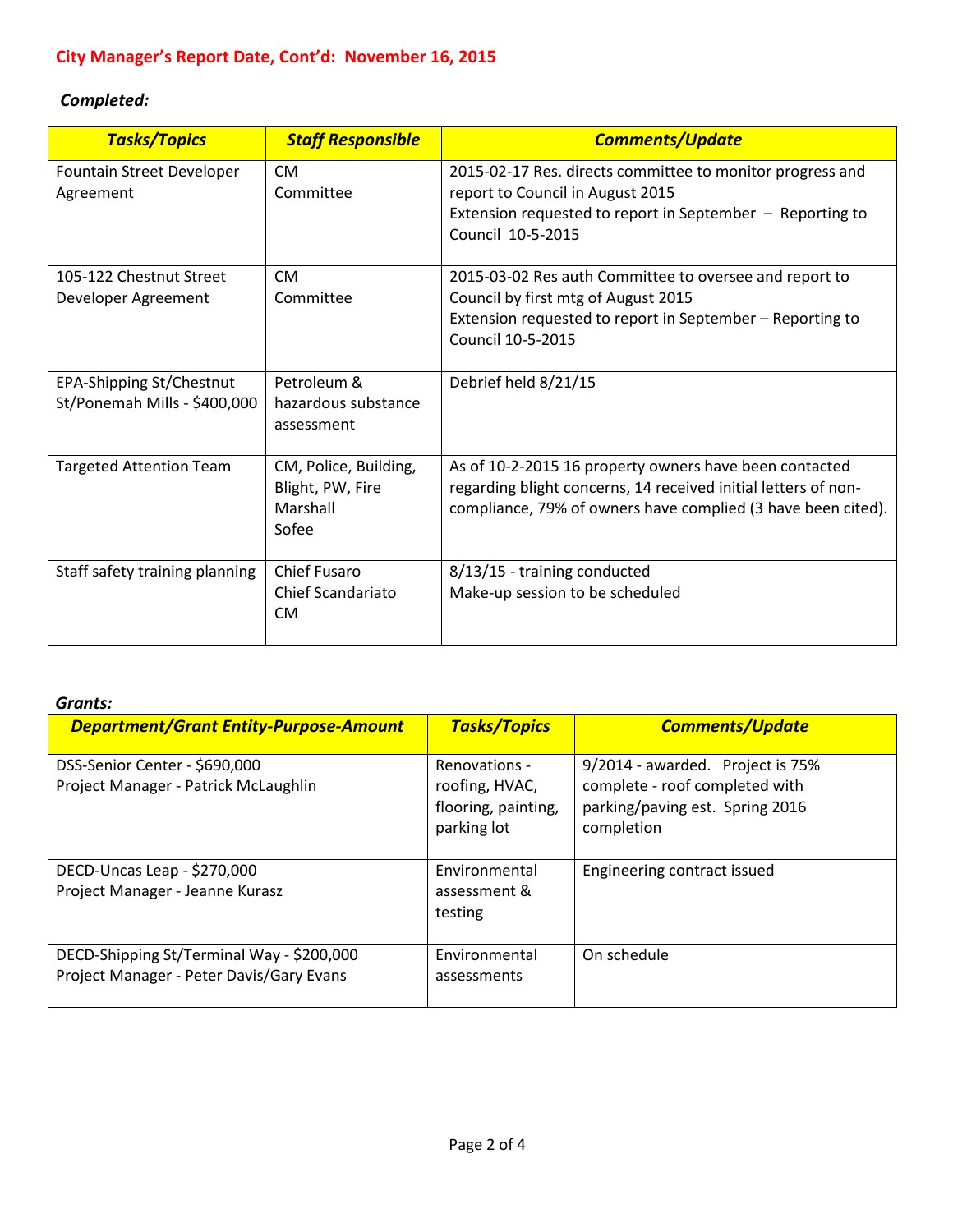#### *Grants, Continued:*

| <b>Department/Grant Entity-Purpose-Amount</b>                                           | <b>Tasks/Topics</b>             | <b>Comments/Update</b>                                                                                                              |
|-----------------------------------------------------------------------------------------|---------------------------------|-------------------------------------------------------------------------------------------------------------------------------------|
| DECD Historic Restoration Fund-City Hall - \$90,000<br>Project Manager - Pat McLaughlin | Flooring repair/<br>replacement | Re-bid in process in order to meet State<br>requirements                                                                            |
| DECD-26 Shipping St - \$200,000                                                         | Assessment/<br>remediation      | 4/14/15 Application submitted<br>5/20/15 DECD interview<br>Grant successful - grant agreement under<br>negotiation and to be signed |

#### *Department Initiatives:*

| <b>Department/Grant Entity-Purpose-Amount</b> | <b>Tasks/Topics</b>                           | <b>Comments/Update</b>                                                                                                                                                                                                          |
|-----------------------------------------------|-----------------------------------------------|---------------------------------------------------------------------------------------------------------------------------------------------------------------------------------------------------------------------------------|
| Recreation                                    | On-line program<br>registration software      | Working on plan for both Rec/Senior<br>center;<br>Software vendor selected, and training<br>scheduled; anticipated<br>implementation October 2015                                                                               |
| Finance                                       | Develop interim financial<br>reporting format | Completed as of 10-1-2015                                                                                                                                                                                                       |
| <b>Human Resources</b>                        | Civic Plus HR-Enable on-<br>line HR functions | Effective October 1, 2015 we are now<br>accepting online employment<br>applications in addition to paper<br>employment applications. Effective<br>January 1, 2016 the City will move to<br>accept only online job applications. |

#### *Public Works Streets/Bridges Projects:*

| <b>Grant Entity-Purpose-Amount</b>        | <b>Tasks/Topics</b>     | <b>Comments/Update</b>                    |
|-------------------------------------------|-------------------------|-------------------------------------------|
| DOT-Sherman St Bridge-\$5,400,000         | Replace both bridges at | Awarded in 2012                           |
| Project manager-Ellison/McLaughlin        | intersection of Sherman | In engineering phase with construction    |
|                                           | & Asylum Streets        | anticipated to begin 2017-18              |
|                                           |                         |                                           |
| DOT-Sunnyside Bridge                      | Historic restoration of | Awarded in 2014                           |
| Project manager-Ellison/McLaughlin        | stone masonry bridge    | Construction anticipated to begin 2016-17 |
|                                           |                         |                                           |
| DOT - Pleasant Street Bridge -\$1,134,400 | Bridge deck replacement | Awarded in 2014                           |
| Project manager-Ellison/McLaughlin        |                         | Construction anticipated to begin 2016-17 |
|                                           |                         |                                           |
| DOT-Connecticut Avenue-\$685,200          | Repave CT Ave from W.   | Contract award Oct 20th                   |
| Project manager-McLaughlin                | Town St. to Wisconsin   |                                           |
|                                           | Ave.                    |                                           |